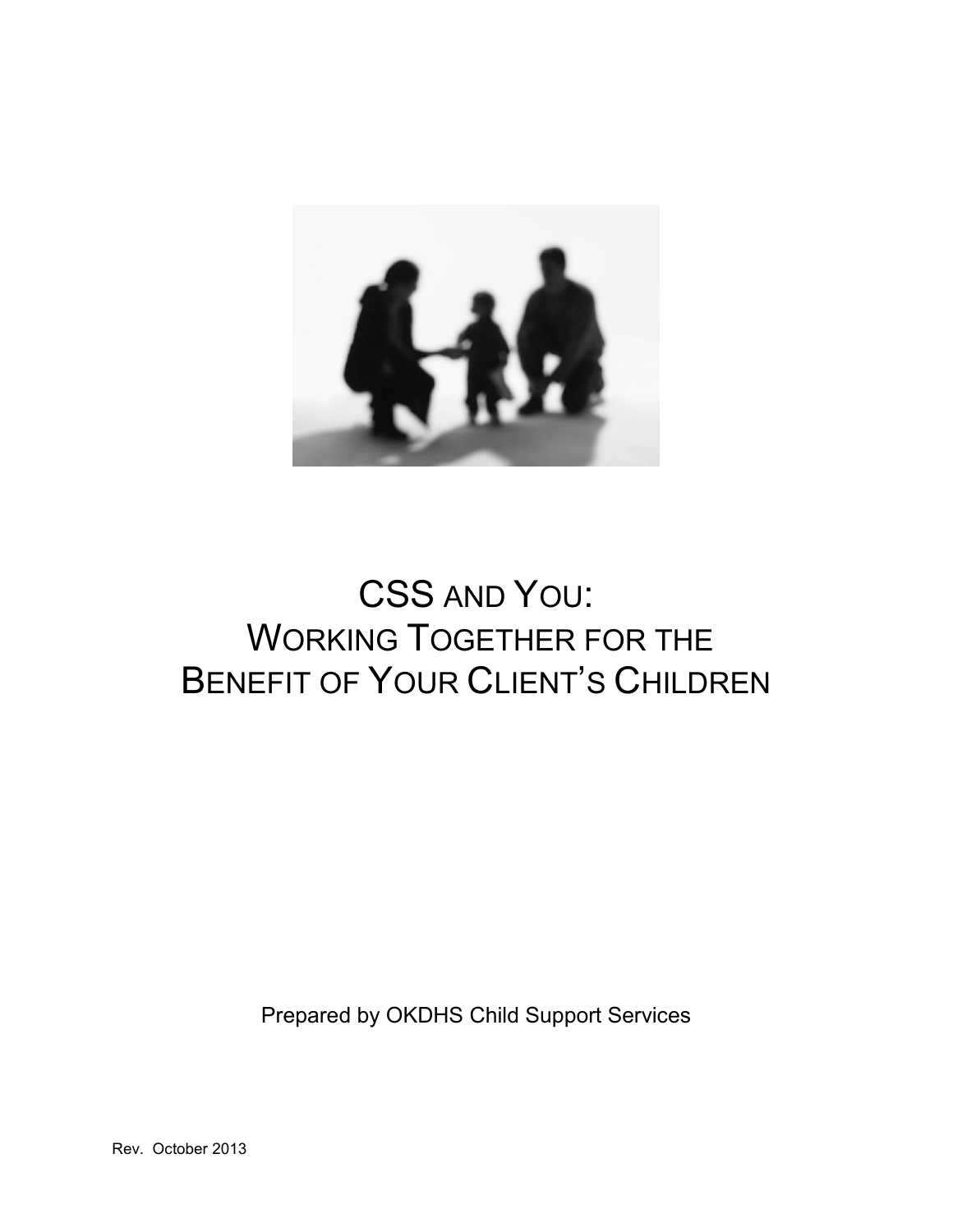# **Contents**

| I. Introduction to Child Support Services (CSS) ___________                              |                  |
|------------------------------------------------------------------------------------------|------------------|
| II. Partnership between CSS and the Private Bar                                          | $\boldsymbol{2}$ |
|                                                                                          |                  |
|                                                                                          |                  |
|                                                                                          |                  |
|                                                                                          |                  |
| III. When Parties are Represented by Private Counsel________ 4                           |                  |
|                                                                                          |                  |
|                                                                                          |                  |
| IV. Required Elements of Child Support Orders _____________ 5                            |                  |
|                                                                                          |                  |
|                                                                                          |                  |
|                                                                                          |                  |
| A. CARE Customer Service Center/Internet Child Support Payment Inquiry System ________ 7 |                  |
|                                                                                          |                  |
|                                                                                          |                  |
|                                                                                          | 7                |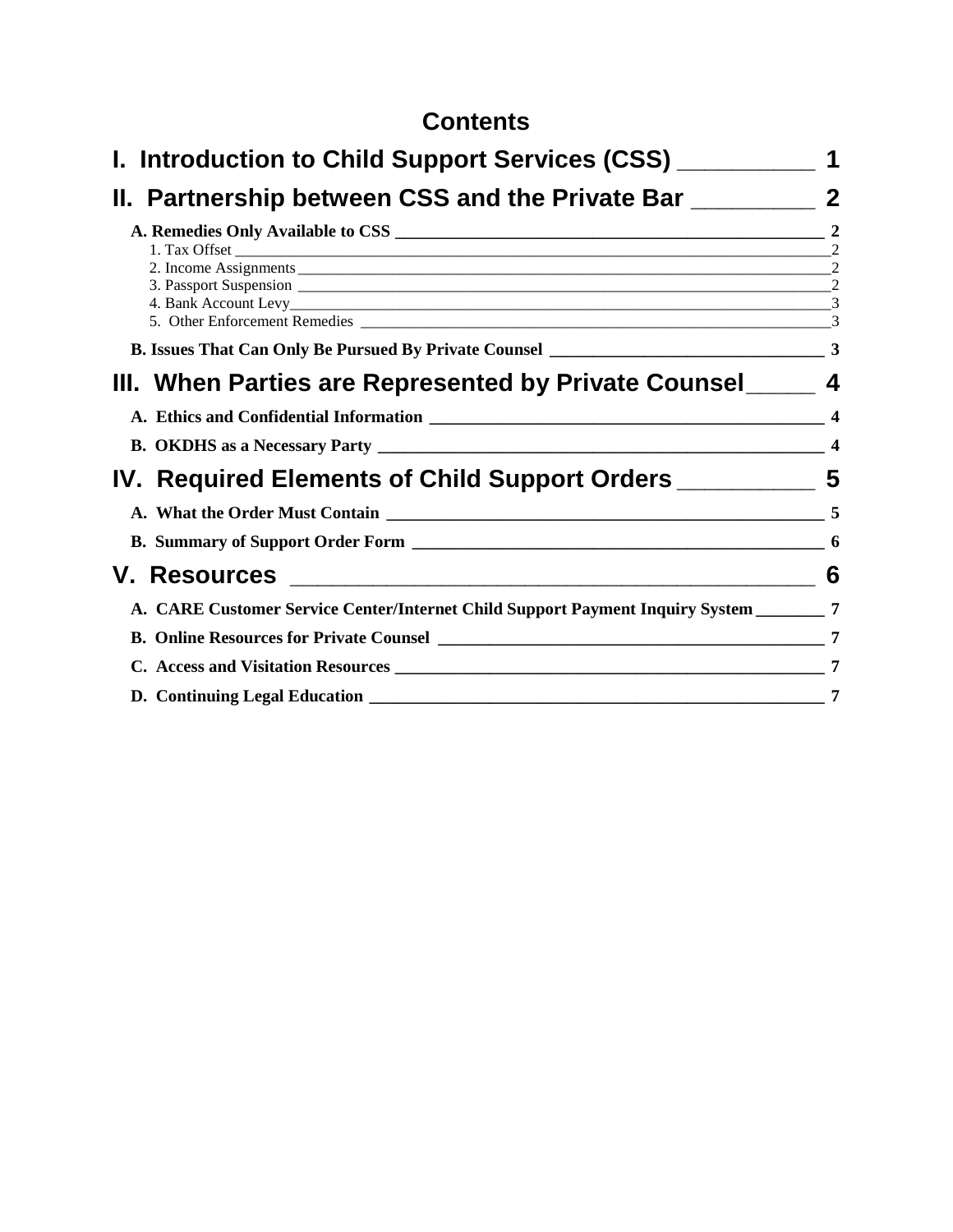Both DHS Child Support Services (CSS) and private counsel have much to offer the families of Oklahoma. Because children are at the heart of our work, CSS welcomes the opportunity to work with family law practitioners at all stages of a child support case. We are at our best when we see our roles as complementary.

# <span id="page-2-0"></span>**I. Introduction to DHS Child Support Services (CSS)**

At CSS, our Mission Statement guides our work: "To promote healthy families, we establish, monitor and enforce reliable support while encouraging self-sufficiency and strengthening relationships." By that we mean that we want children who are not afforded the opportunity to grow up having both of their parents with them in the same household to still be able to reap the benefits of regular and dependable support. To succeed in our mission, we welcome the help of the private bar. CSS's three primary program responsibilities (establishing paternity, obtaining child support orders, and enforcing those orders) augment the work of the private bar for their clients. CSS staff works very hard every day to ensure that these priorities are carried out and we value our partnership with private attorneys so that together we can provide better services for the family law customers that we all share.

How can we all be working on the same cases with the same parties? To be clear, we have different roles. CSS does not represent the custodial parent, the noncustodial parent, or the children. By statute, CSS attorneys represent only the State of Oklahoma.

56 O.S. § 237.3 provides in pertinent part:

B. Department attorneys represent the state and not the interests of any other party. Providing services under Title IV-D of the Federal Social Security Act does not create an attorney-client relationship with any other party.

Our interest is in seeing to it that our complex child support laws are followed and that whenever possible, cases have an outcome where obligations are fairly and equitably established so that support is reliably paid and regularly received in order that children receive the benefits. In some cases, the State's position may align with that of the child support obligee, in others with the obligor. However, regardless of whether our positions agree, CSS seeks outcomes that will result in the healthiest family relationships for the children who find themselves in these domestic relations situations through no fault of their own. There is plenty of room for both CSS and private counsel to work together and complement each other in our respective roles.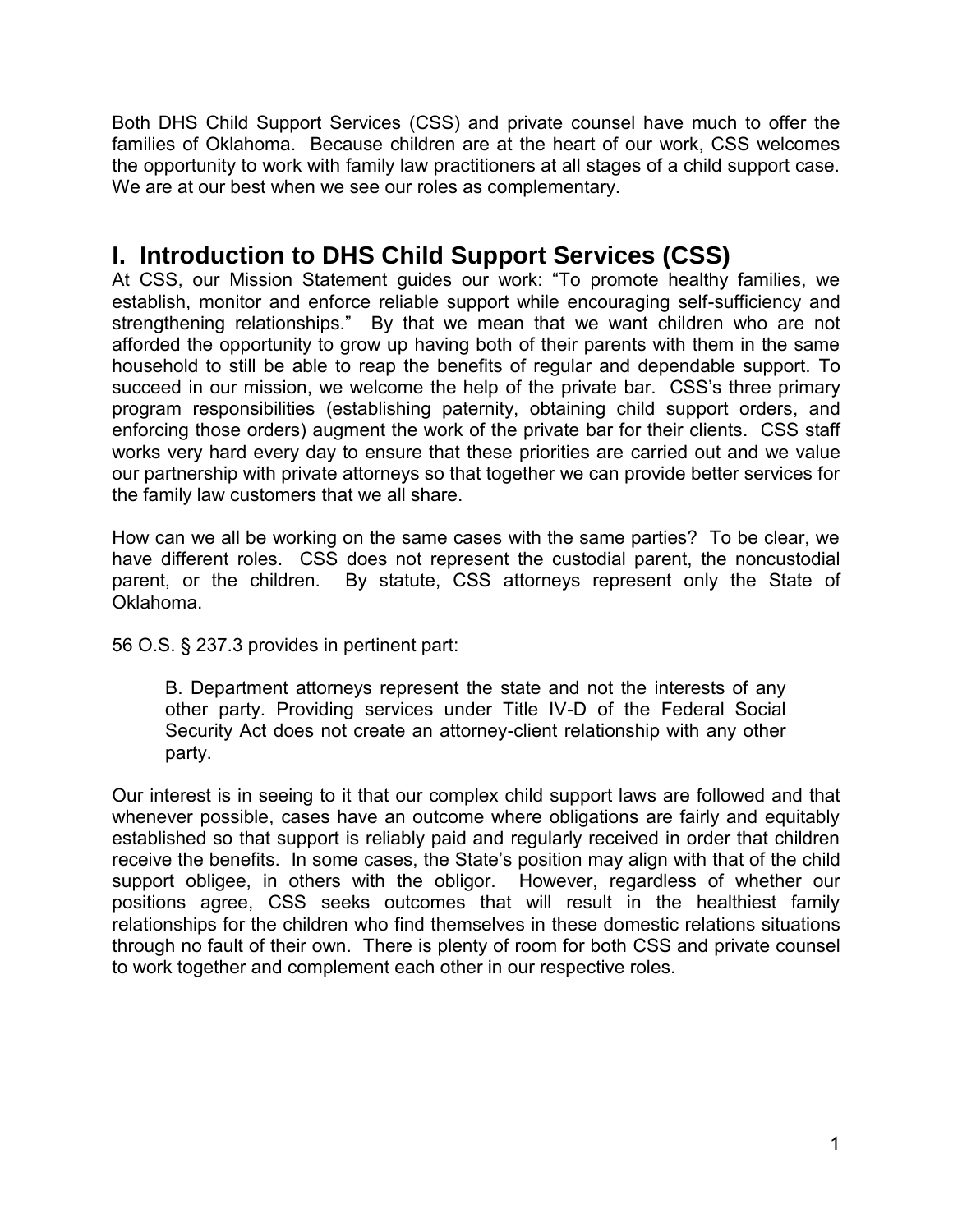# <span id="page-3-0"></span>**II. Partnership between CSS and the Private Bar**

Families needing child support services have benefited from the partnership between CSS and the private bar. As such, CSS welcomes private legal representation for either party.

When custodial parents retain private legal representation for child support enforcement, they do not have to close their case with us. CSS can keep its case open so that the parties may reap the benefits of the tools and remedies that are only available to CSS under state and federal law. As we remain a party in the case, we only require that the CSS office is informed regarding court hearings and court orders that affect the child support case.

## <span id="page-3-1"></span>*A. Remedies Only Available to CSS*

To help handle the volume of work, both the federal and state government have continued to develop automated tools and other enforcement remedies that are only available to CSS.

#### <span id="page-3-2"></span>**1. Tax Offset**

One of the most effective tools used by CSS is automatic referral for an offset of state or federal income tax refunds. In both public assistance and non-public assistance cases, obligors who owe past due child support are subject to having their tax refunds intercepted by CSS and applied to their past due child support. Since 2007, federal tax refunds have been eligible for intercept even if current support is no longer due. The money is paid through the Central Support Registry and if no hearing is requested, the money is released to the obligee in about six months.

#### <span id="page-3-3"></span>**2. Income Assignments**

Income assignments are mandatory in CSS cases; it's not necessary to get a court order. Income assignments are issued automatically whenever a match is made with Oklahoma's New Hire registry. The support registry keeps an independent record of payments, which is available to both sides for use in litigation.

#### <span id="page-3-4"></span>**3. Passport Suspension**

CSS also refers delinquent obligors for the suspension or nonrenewal of passports. CSS automatically refers obligors who owe \$2,500.00 or more in past due child support. For an obligor who needs to travel outside of the U.S. for work or pleasure, this can be a very effective collection tool. CSS can request immediate withdrawal of an obligor from the list in cases of mistaken identity or life or death situations. Otherwise, the delinquent obligor must either pay the entire amount due or pay down to the threshold amount, agree to pay the remaining balance within thirty-six months, and provide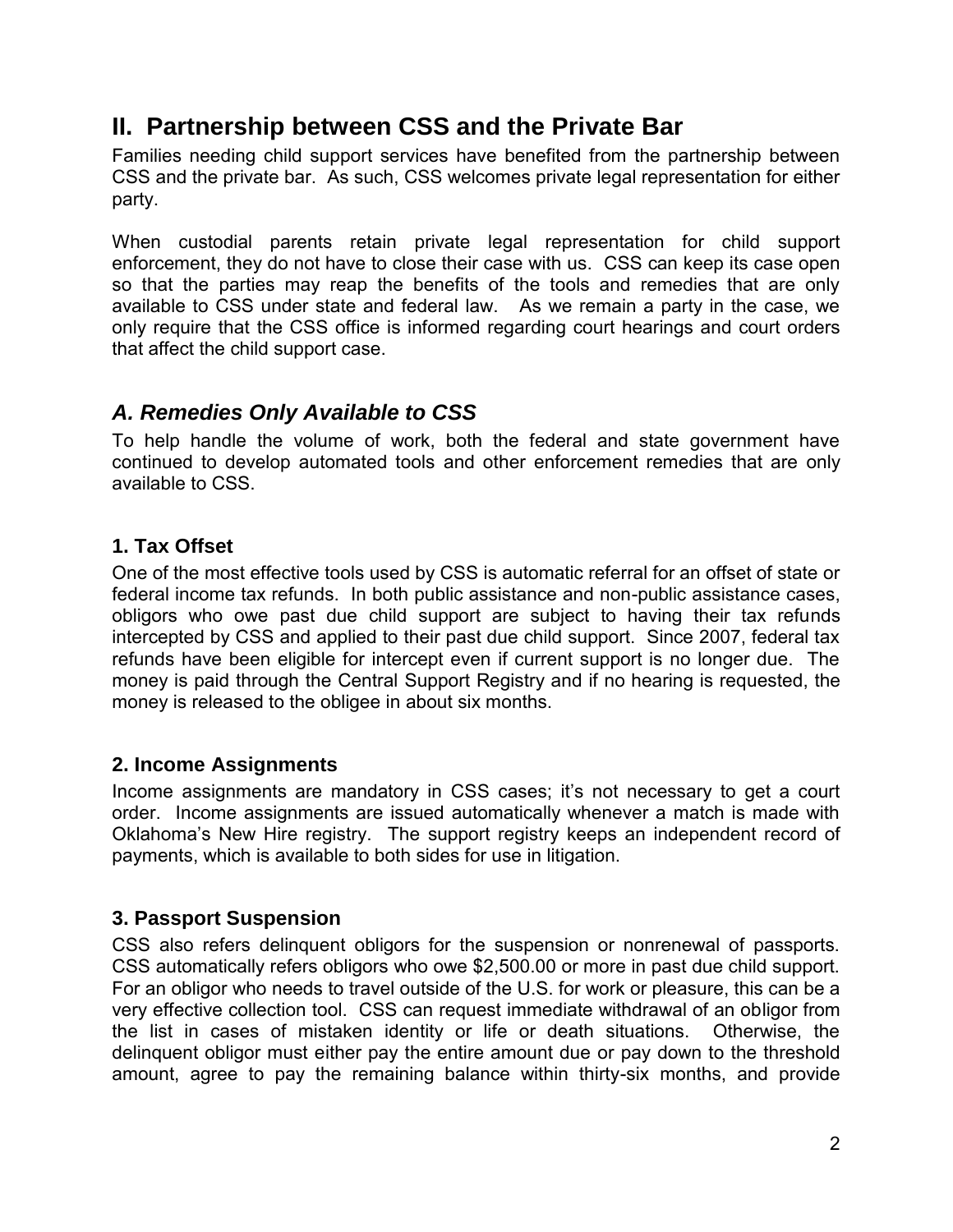information that will allow CSS to put an income assignment into place. OAC 340-25-5- 214.

#### <span id="page-4-0"></span>**4. Bank Account Levy**

CSS can seek the collection of past due child support through the Oklahoma Financial Institution Data Match Program (FIDM). 56 O.S. §§ 240.22 through 240.22G. Under the provisions of these statutes, if CSS receives information that a delinquent obligor has money in a bank account, CSS can send a notice of levy to the bank where the account is located. The levy remains in effect for 21 days unless released by CSS prior to that time. The bank is instructed to send either all the money in the account, or up to the amount claimed as past due child support. The obligor has fifteen days to request a review of the levy. If the obligor is not satisfied with the result of the review by CSS, the obligor has the right to request a hearing on the issue. At this time, CSS does not refer obligors for FIDM levies if the obligors have 1) paid 92% of all ordered support for the past six months and 2) only have a checking account. Obligors who are not in at least 92% compliance with the order for support or obligors who have savings, money market, or other types of accounts are almost always subject to a levy. If an attorney represents an obligor who has a levy on his or her account, the attorney should contact the State's Attorney in the assigned local office to discuss the matter, particularly in extenuating circumstances.

#### <span id="page-4-1"></span>**5. Other Enforcement Remedies**

CSS can refer cases for offset of federal employee benefits or other federal payments, including payments to government contractors, retirement benefits, expense reimbursement payments, and other miscellaneous payments. CSS can also make referrals to credit bureaus, assert liens against property, and intercept lottery winnings.

This is not, by any means, an exhaustive list of remedies available to collect past due child support. It represents only the most common remedies used in cases that are open with CSS.

## <span id="page-4-2"></span>*B. Issues That Can Only Be Pursued By Private Counsel*

CSS offices routinely docket in district court the paternity and support orders that have been established in administrative court. These cases then become not only available for enforcement of the child support order through district court proceedings, but also are open for private counsel to file pleadings and pursue any ancillary issues, such as visitation and custody disputes, in the same district court case.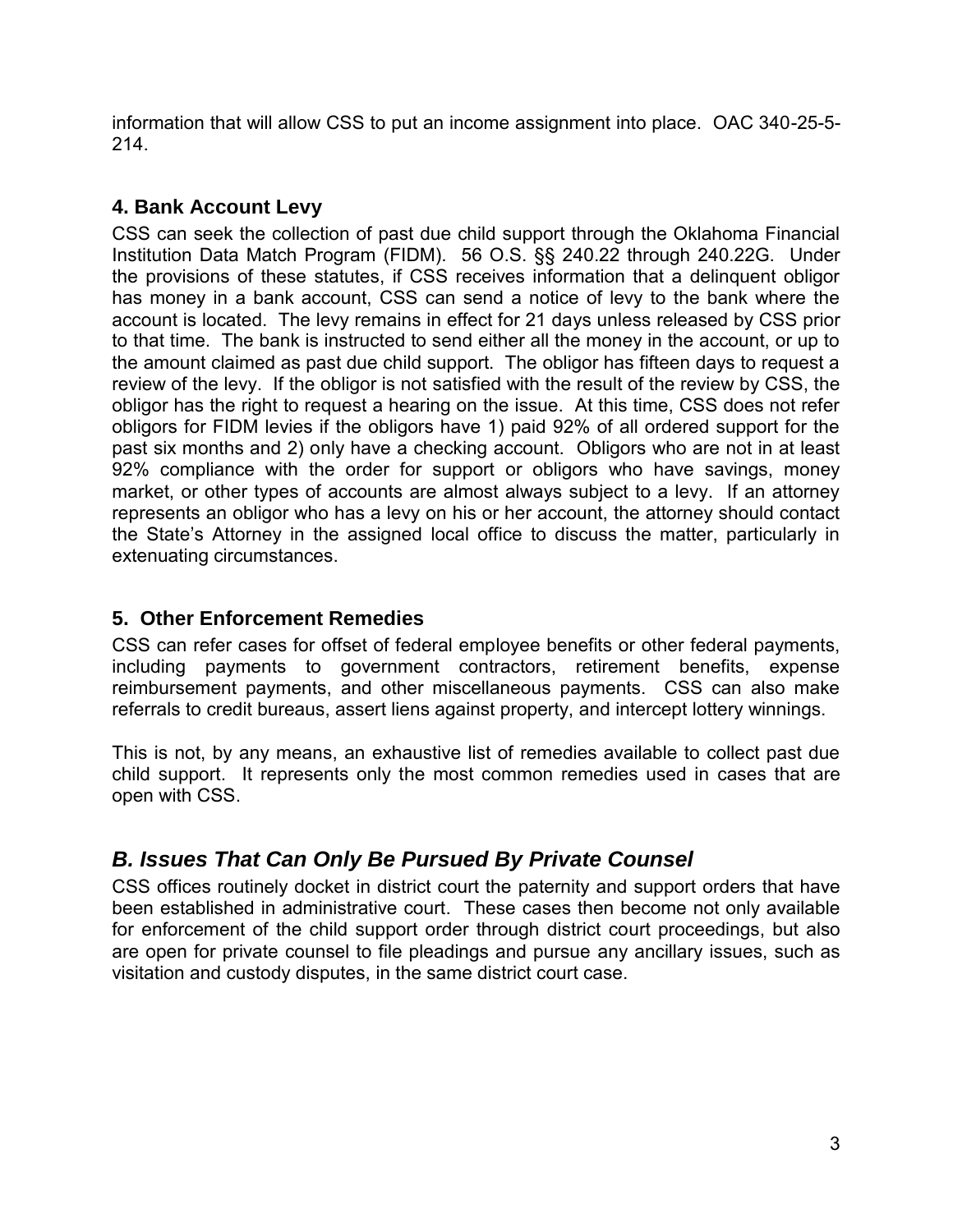Due to restrictions on the use of federal funds, CSS does not litigate custody and visitation issues.<sup>1</sup> However, research is now starting to show that parental involvement and interaction with the children by both parents has a positive effect both on their emotional well-being as well as on the payment of regular and reliable child support. This is one area where it is hoped that community and private bar resources will complement the services customers receive with CSS. More information on access and visitation issues is listed in the resources section of this paper.

# <span id="page-5-0"></span>**III. When Parties are Represented by Private Counsel**

# <span id="page-5-1"></span>*A. Ethics and Confidential Information*

Child support case information is protected by state and federal confidentiality laws. *See* 42 U.S.C. §§ 653, 654, 654A, and 663; 56 O.S. § 183; and OAC 340;25-5-67. As to contact with our "shared" customers, please send us a copy of your entry of appearance so that our staff does not inadvertently allow direct contact with your client without your permission. CSS staff will then know to contact you about the child support case litigation unless you permit otherwise or tell us that representation has ceased.

# <span id="page-5-2"></span>*B. OKDHS as a Necessary Party*

If a family has ever received public assistance money (AFDC or TANF), is receiving state health care coverage (Medicaid or SoonerCare) for a child or an OKDHS child care subsidy, or has an open case with us, CSS is a necessary party for the determination of any debt due to the State of Oklahoma and for the adjudication of paternity, child support, and medical insurance coverage for the minor child(ren) (43 O.S. § 112).

In situations where CSS is a necessary party, you need to notify us of any relevant court action, as any orders concerning paternity, child support, medical support, or the debt due to the State of Oklahoma will need to be approved and signed by CSS to be valid (43 O.S. § 112). When formal notice must be served, in addition to serving OKDHS's service agent, the OKDHS Director, you should send notice to the State's Attorney handling the case in the local Child Support Office. Our CARE Customer Service Center or our Internet site provides contact information for our offices. If the State's Attorney is not notified of your court action, CSS may ask the court to vacate or modify your order if it does not include provisions required by state and federal law.

In sum, these questions can help determine whether OKDHS is a necessary party:

- Has your client or the other parent ever received TANF or AFDC (cash assistance)?
- Are the children covered by Soonercare/ Medicaid?

<sup>&</sup>lt;sup>1</sup>CSS can refer parents to entities that provide parenting classes and services, including mediation. CSS includes parents' agreements on the number of overnights each parent has with the child in the child support guidelines computation.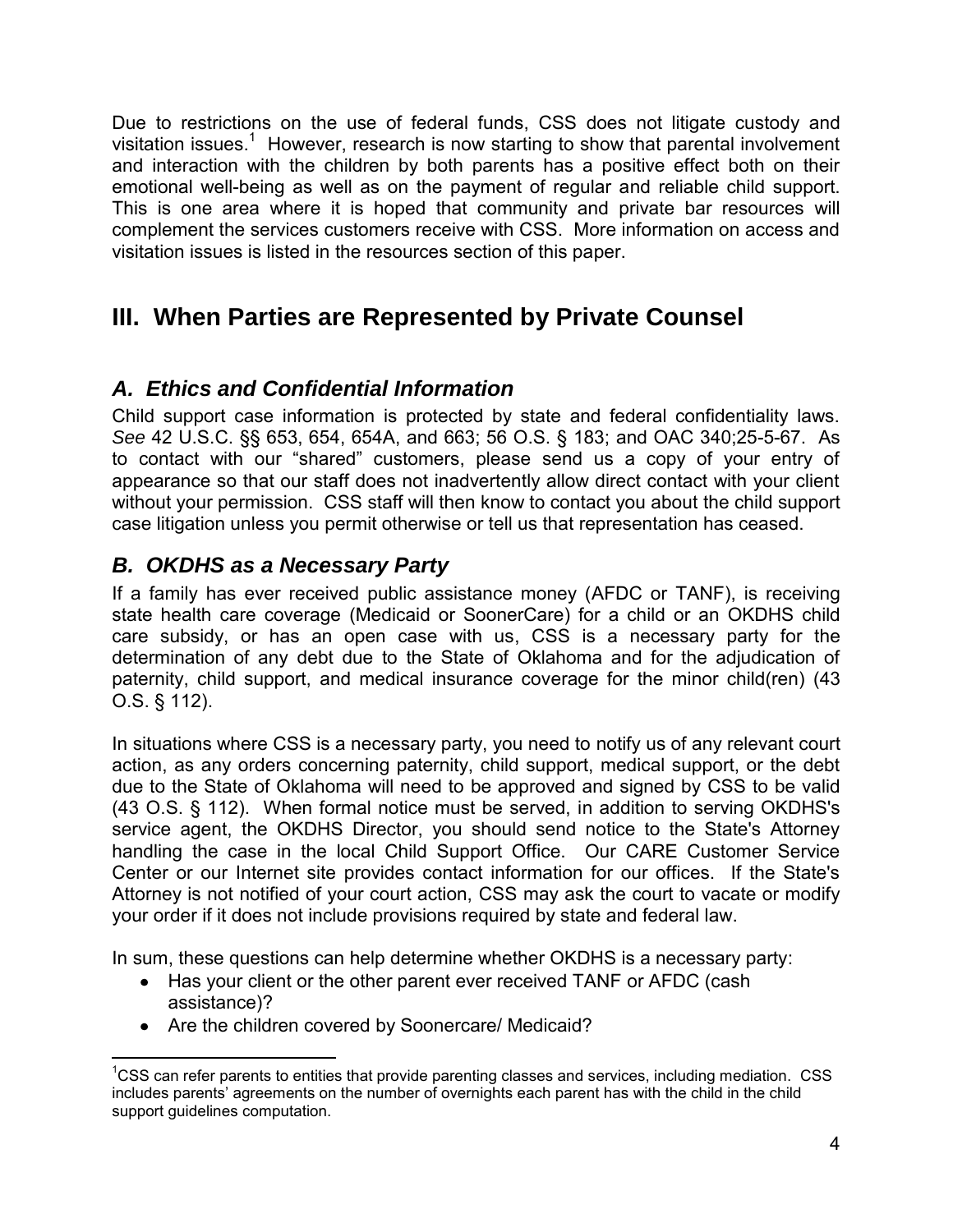- Are the parents receiving a child care subsidy?
- Has either parent opened a case with CSS?

If you are unsure whether CSS is a necessary party, pick up the phone and give your local office a call. If CSS is not shown to be a necessary party, we may be able to file a disclaimer with the court and you can then safely move on with your action without our involvement.

# <span id="page-6-0"></span>**IV. Required Elements of Child Support Orders**

If CSS is a necessary party, then the following information is required in your child support order.

# <span id="page-6-1"></span>*A. What the Order Must Contain*

Oklahoma law requires that child support orders include the following nine provisions:

- 1. Child Support Obligation and attached to the order a Child Support Computation form (43 O.S. §§ 118 and 120).
- 2. Immediate Income Assignment provision
	- a) Required in all Title IV-D child support cases (43 O.S. § 115)
	- b) Required in non Title IV-D child support cases, unless the court makes a finding of good cause not to have an immediate income assignment, or the order includes a written alternative arrangement for payment of child support (43 O.S. § 115).
- 3. Medical Support provision for a parent either to provide medical insurance for minor child or pay a cash medical amount (43 O.S. § 118F).
- 4. Medical Expenses provision for each parent to pay a proportionate share, including but not limited to dental, orthodontic, optometric, psychological expenses (43 O.S. § 118F)
- 5. Uninsured medical costs provision to be paid by each parent directly to the person advancing payment of such expense or to the provider of the service (43 O.S. § 118F)
- 6. Child Care expense provision for each parent to pay a proportionate share if reasonably necessary to enable either or both parents to be employed, seek employment, or attend school or training (43 O.S. § 118G)
- 7. That support paid by income assignment is to be paid through the Oklahoma Centralized Support Registry (OCSR) or alternatively, that all support payments are to be paid through the OCSR. (43 O.S. § 413)
- 8. Address of Record for the custodial person and the noncustodial parent (43 O.S. § 112A).
- 9. Child support and/or spousal support judgment with a monthly judgment payment provision if an arrearage accrued from a temporary order, a paternity order or other prior order.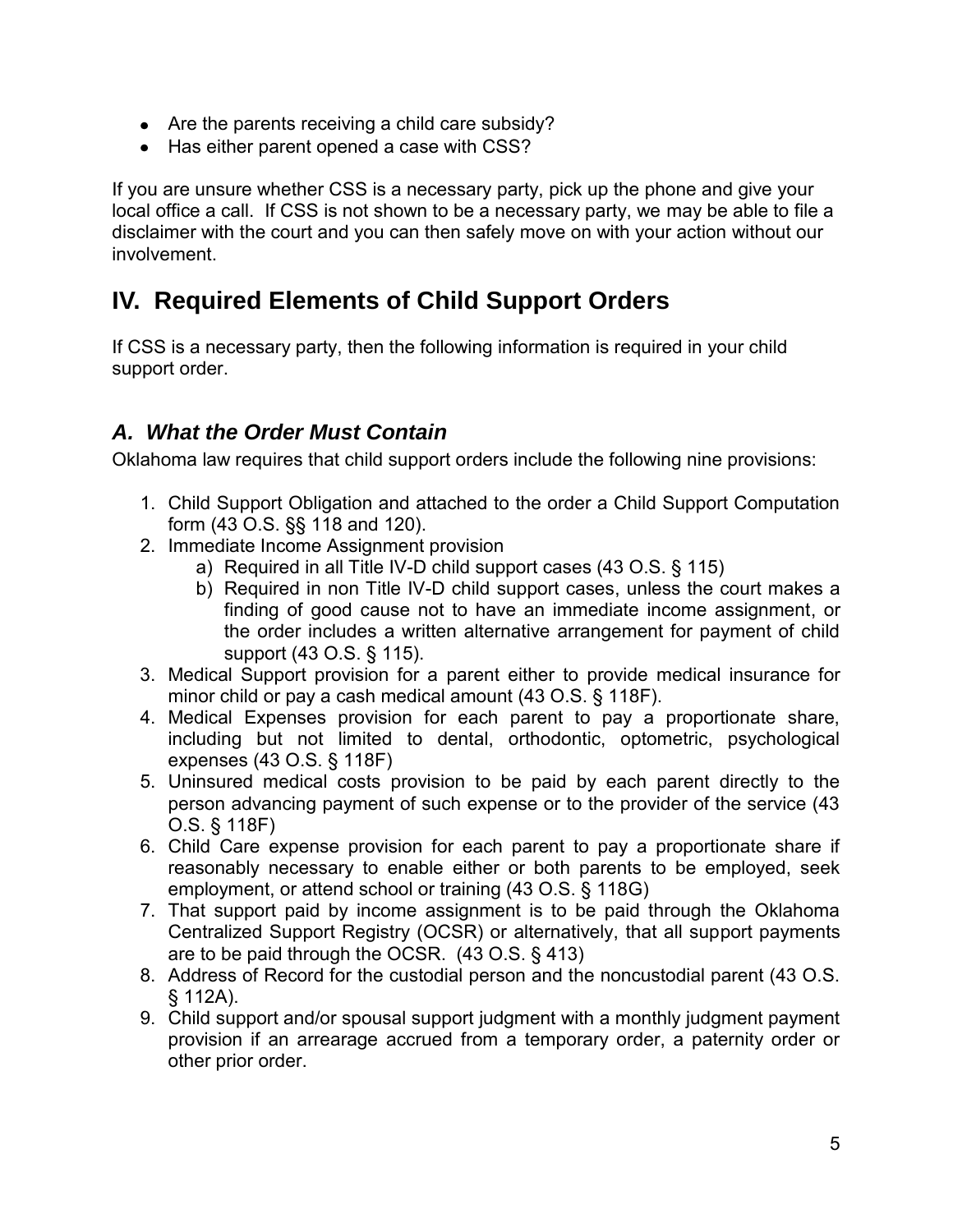## <span id="page-7-0"></span>*B. Summary of Support Order Form*

If the family has never received any public assistance or is not receiving Medicaid, a child care subsidy or CSS child support services, then a Summary of Support Order (SOSO) needs to be completed pursuant to Title 43 OS §§ 118D and 120.

The Summary of Support Order form is published by the Administrative Office of the Courts on the Oklahoma State Courts Network Forms Page (43 O.S. § 120). This form is important to make sure that there is proper handling of the child support and spousal support payments from income assignments that must be paid through the Oklahoma Centralized Support Registry (OCSR). Additionally, the court may order that all support payments be paid through the OCSR (43 O.S. § 413). Pursuant to 43 O.S. § 118D and § 120, the SOSO must be submitted to the judge with all paternity and child support orders and no such order shall be signed by the judge without presentation of the SOSO.

SOSOs are not filed in the court file. Instead, after the child support order is signed by the judge, mail it to the OKDHS CSS Central Case Registry at P.O. Box 528805, Oklahoma City, OK 73152-8805.

By doing this, you ensure that the CSS Central Case Registry has the child support order information to record in the OKDHS computer system so the child support payments sent to the OCSR can be attributed to the correct child support case and distributed to the custodial person pursuant to 43 O.S. § 413. Social Security Numbers (SSNs) must be provided in order for the child support payment to be identified with the correct case (42 U.S.C. § 666(a)(13), 43 O.S. §§ 112, 118, 10 O.S. § 70). CSS only uses the SSNs for child support enforcement purposes as defined in Title IV-D of the Social Security Act.

One benefit to this system is to allow CSS to become your accounting agency. When support payments are received through the OCSR, there is no dispute as to the amount paid by the noncustodial parent in a subsequent enforcement, modification or other proceeding. Once a payment is received, it is identified and distributed to the custodial person within two business days. A copy of the Record of Payments can be found online or by calling CARE.

# <span id="page-7-1"></span>**V. Resources**

CSS wants to work with members of the private bar and our attorneys are available to discuss ongoing cases or matters and for informal discussion about child support law and policy. To that end, CSS:

- encourages customers to contact private legal counsel;
- welcomes the participation of private attorneys in any case;
- does not close its case just because a party retains private counsel; and
- pursues its enforcement remedies while your representation is ongoing.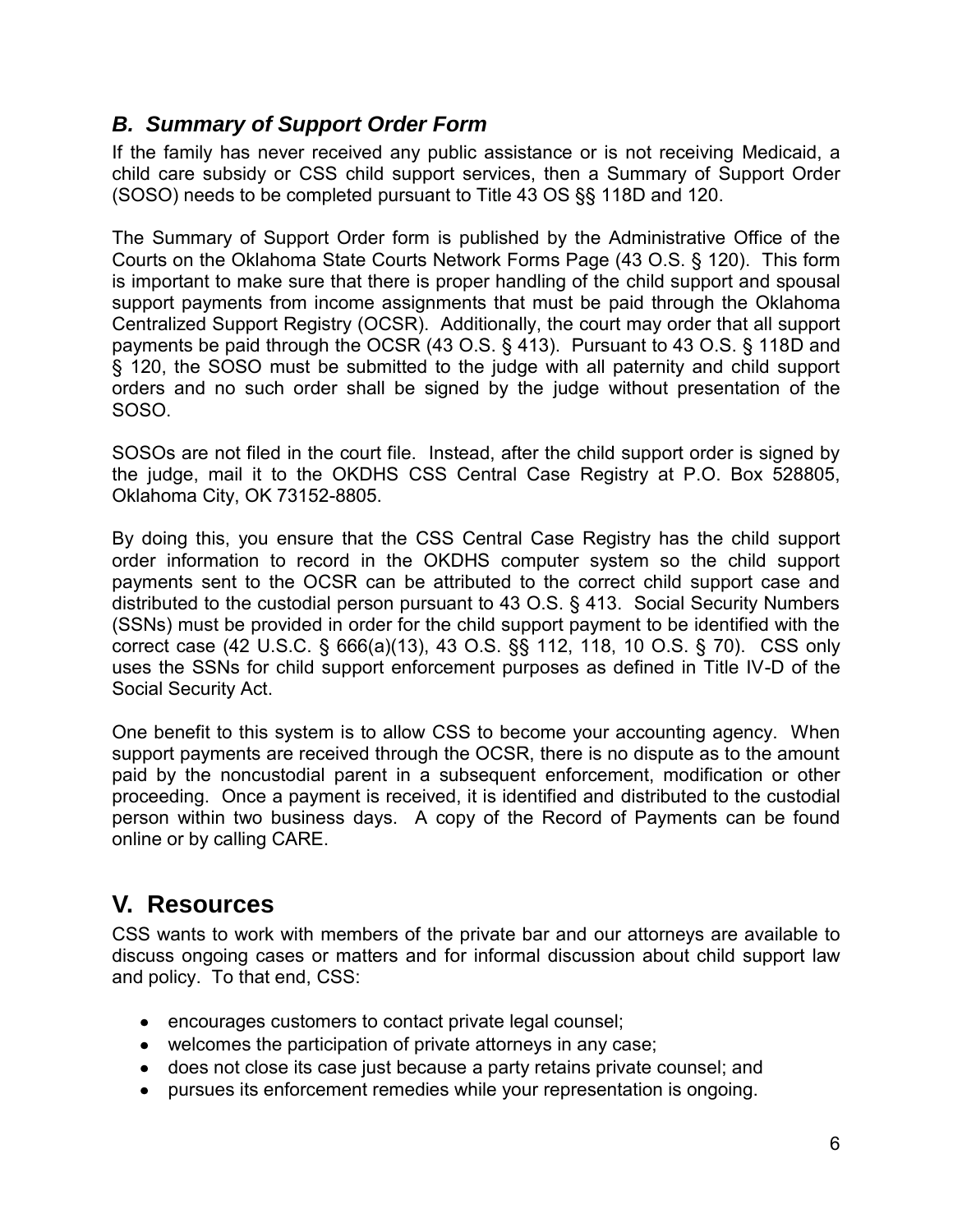The best way to contact a State's Attorney is to call your local office. Contact information can be found either on the annual child support resources cd or online.

## <span id="page-8-0"></span>*A. CARE Customer Service Center/Internet Child Support Payment Inquiry System*

You may contact our CARE Customer Service Center at the following phone numbers for local Child Support Office contact information.

Statewide Toll Free Number: 1-800-522-2922 or 1-877-608-4724 OKC Metro: 522-2272 Tulsa metro: 295-3500 TTY: 1-866-264-4787/ OKC Metro TTY: 522-3792

Also, 24 hours per day, seven days per week, your client may access payment information through the CARE Interactive KIDS Line or the CSS Internet Case Information Log-In site at: http://www.okdhs.org. To access our Internet Child Support Payment Inquiry System your client will need to log in on the OKDHS Secure Customer Information Sign In. Customers may find information on our Internet site on how to obtain the 9-digit OKDHS Customer ID and a 6-digit Personal Identification Number (PIN).

## <span id="page-8-1"></span>*B. Online Resources for Private Counsel*

Many of the topics covered in this paper are discussed in more detail online on CSS's Attorneys and Judges web page: <http://www.okdhs.org/programsandservices/ocss/buspart/docs/attorneyjudges.htm>

This page provides additional legal background and CSS forms and publications. It also has links to partners in the child support community.

# <span id="page-8-2"></span>*C. Access and Visitation Resources*

Through federal funding, CSS oversees contracts with community organizations that assist with access and visitation issues. To see our current partners, please visit the CSS Parents Resource web page:

<http://www.okdhs.org/programsandservices/ocss/docs/pginfohome.htm>

## <span id="page-8-3"></span>*D. Continuing Legal Education*

CSS also offers free child support CLE either independently or in partnership with the District Attorneys' Council and Legal Aid Services of Oklahoma, Inc. For more information on CLE, please visit the CSS Attorneys and Judges page or contact us using the information below. Our attorneys are experts in our field and are happy to